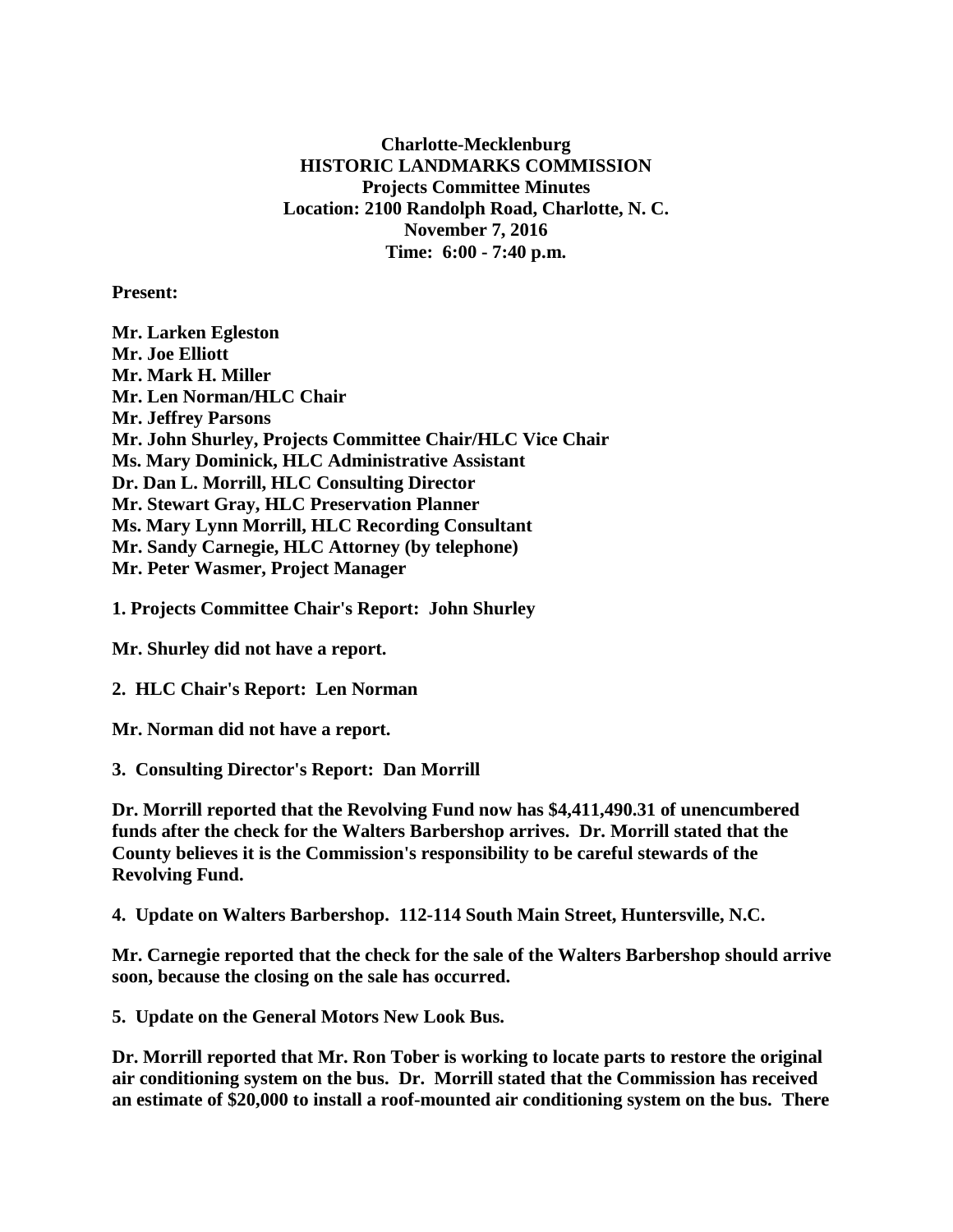**was a general consensus that a roof-mounted system would compromise the historic integrity of the bus. Finally, Dr. Morrill reported that the North Carolina Transportation Museum is interested it leasing the bus. The Committee agreed to await efforts to locate parts for the original air conditioning system.**

**6. Updates on the Phillips House and Morris Barn. 131 W. Charles St., Matthews, N.C.**

**Dr. Morrill reported that Cole Jenest & Stone is working with the Commission to devise a development plan that has the support of the citizens of Matthews. Toward this end a meeting was held on October 20th to receive input from the community. A second meeting, to present a range of plans, will be held on November 17th.** 

**7. Update on the Torrence Lytle School, 302 Holbrooks Rd., Huntersville, N.C.**

**Mr. Wasmer reported that environmental cleanup of the Torrence Lytle School should begin in December. It will take approximately three months to complete the process. Mr. Carnegie stated that the Letter of Intent approved by the Commission has yet to be signed by the prospective buyers. The Committee asked Staff to approach another identified prospective buyer.**

**MR. EGLESTON PRESENTED A MOTION SECONDED BY MR. PARSONS THAT THE PROJECTS COMMITTEE OF THE HISTORIC LANDMARKS COMMISSION CONVENE IN CLOSED SESSION TO DISCUSS MATTERS DEALING THE SALE AND ACQUISTION OF REAL ESTATE. THE COMMITTEE UNANIMOUSLY APPROVED THE MOTION.**

**MR. EGLESTON PRESENTED A MOTION SECONDED BY MR. NORMAN THAT THE PROJECTS COMMITTEE OF THE HISTORIC LANDMARKS COMMISSION CONVENE IN OPEN SESSION. THE COMMITTEE UNANIMOUSLY APPROVED THE MOTION.**

**Note: In executive session the Committee voted to recommend to the Historic Landmarks Commission that it pursue purchase of the Charles E. Barnhardt House, 2733 Country Club Lane, Charlotte, N.C. The Committee discussed marketing strategies for the Delburg Mill House, 303 Delburg Street, Davidson, N.C., and marketing strategies for the Edward M. Rozzel Farm, 11647 Old Rozzelles Ferry Road, Charlotte, N.C. The Committee discussed issues related to the possible submission of an offer to purchase the Morgan School, 510 South Torrence Street, Charlotte, N.C.**

## **8. Old Business.**

**There was no old business.**

**9. New Business.**

**There was no new business.**